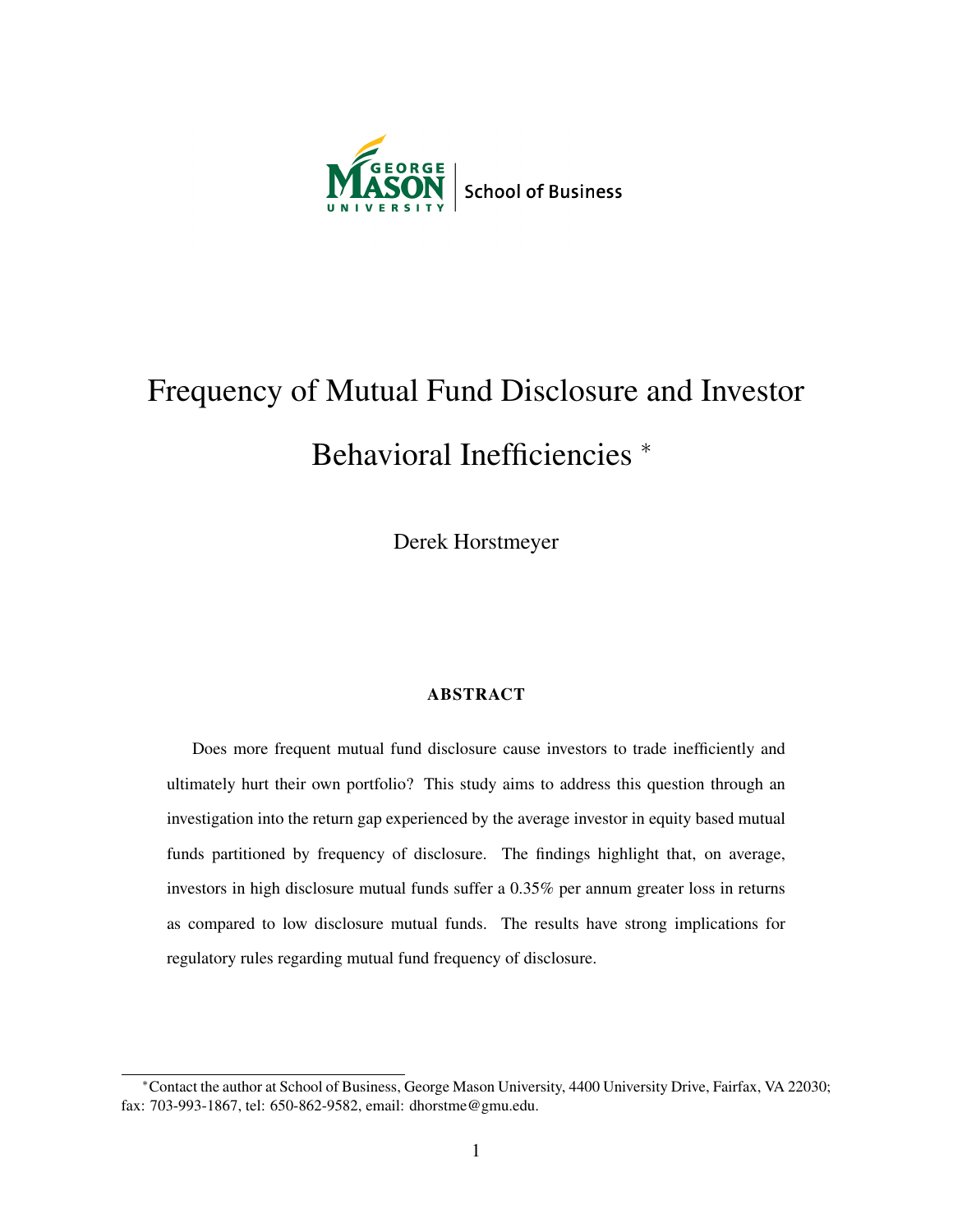# I Introduction

Often investors assume that greater transparency and more disclosure by their mutual fund manager can only help them in their personal investing decisions and add to their own personal returns.

This study aims to address this issue through an investigation into the average 'return gap' an investor suffers, partitioned by the degree of mutual fund disclosure. Examining the full universe of U.S. based mutual funds across different dimensions of fund disclosure highlights that investors in funds that disclose most frequently actually suffer the widest 'return gap' and the greatest degree of poor returns due to excess trading and behavioral biases. Investors in funds that disclose less frequently on the other hand actually don't move in and out of positions as much, don't try to time the market to nearly the same degree, and overall do less damage to their portfolio through poor trading.

To explore how investors are doing damage to their own portfolio by trading inefficiently, the 'return gap' is a proven measure to detail just such a phenomenon. This measure captures the difference between the average return for a fund and what the average investor actually experiences in returns within that fund (i.e. an internal rate of return that factors in fund inflows and outflows). Because most investors tend to pull their money out at the bottom of the market in times of panic (when they should actually be buying cheap equities) and pile more money into the market at the top in times of exuberance (when they should be exiting) the average investor will have a positive 'return gap'.

Comparing the investor return gap between funds that voluntarily disclosure their holdings and asset turnover frequently (on a monthly basis to investors and Morningstar) to those funds that disclosure their data infrequently (on a quarterly basis to investors and Morningstar), shows that disclosure isn't always a good thing for an investor's bottom line.

For investors who hold U.S. domestic equity mutual funds that disclose their data on a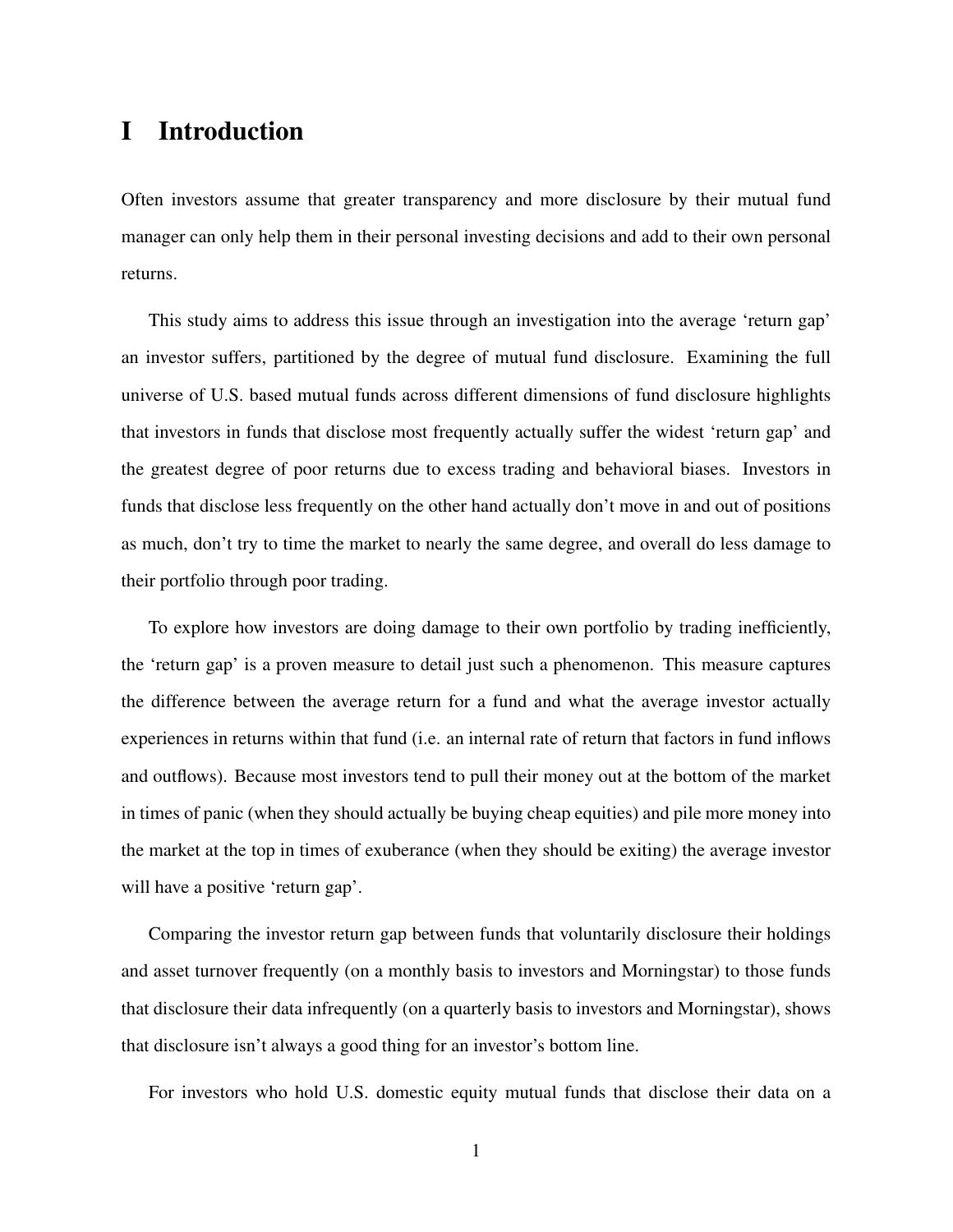monthly basis, the median return gap over the past 5 years was 0.95% per annum. This means that investors in such funds lose 0.95% in returns per year by timing the market inefficiently and trading excessively in these U.S. domestic equity funds. Yet, for investors who hold U.S. domestic equity mutual funds that disclose their data less frequently on a quarterly basis, the median return gap over the past 5 years was 0.60% per annum. This means that investors in these less frequent disclosure funds only lose 0.60% per year in returns due to poor trading and market timing.

The difference in these two investor return gaps amounts to 0.35% per annum. In other words, investors could possibly save 0.35% per year in returns by going with the mutual fund that discloses holdings and portfolio info less frequently as opposed to the high disclosure option.

We see this difference in the return gaps in other types of mutual fund types as well. This not only manifests itself in mutual funds focused on international equities, but also for U.S. index funds. For U.S. mutual funds that track indices, the difference in the return gap between high and low disclosure funds amounts to 0.29% per year over a 5 year period. This implies that even for passive investors fund disclosure may play a role in the behavioral biases which cause individuals to trade abnormally and lose money.

These greater return gap differences not only show up in the returns but also the volatility of the funds. Following disclosure months (i.e. a month when a fund disclosures), we see higher rates of inflows and outflows (higher flow volatility), which contributes to the tax efficiency (or lack of it) of these mutual funds as well. Disclosure and transparency may not always be a good thing for an investor even though they may clamor to have more of it. More frequent information, it appears, may on average cause an investor to trade more often, time the market inefficiently and overall hurt their long run returns.

This paper proceeds as follows. Section II highlights the data construction and empirical analysis. Section III concludes the paper.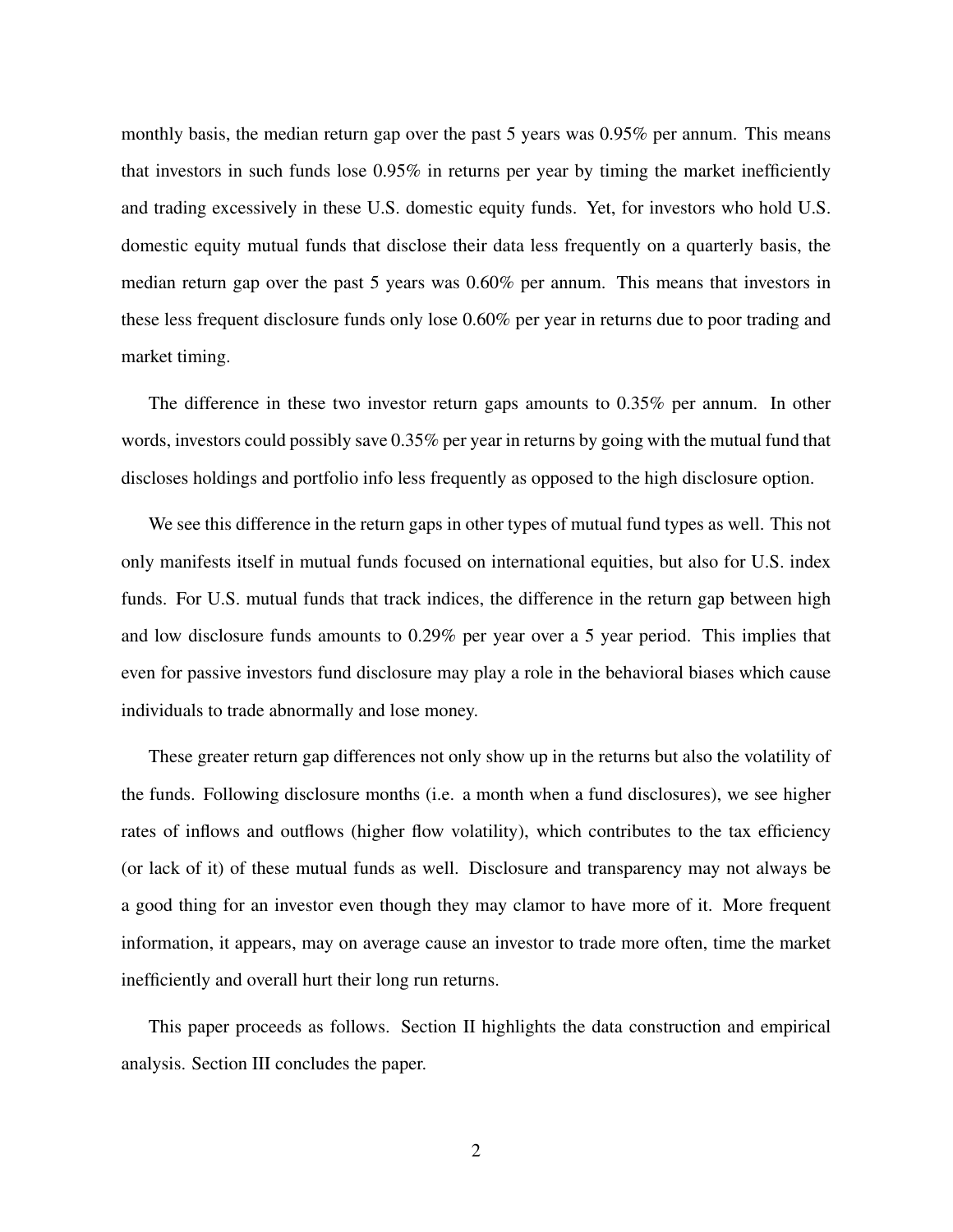## II Data Construction and Empirical Analysis

In this section, I first detail the construction of the dataset used in this investigation and provide summary statistics. Following this, I summarize the empirical methodology and results.

## A Construction of the Data

The dataset used in the proceeding analysis was produced via the Morningstar Direct database. From the Morningstar platform, information on all equity focused mutual funds trading in the U.S. (U.S. dollar based mutual funds) was pulled. This initial list of mutual funds included all open-end funds (currently active or defunct) with assets under management listed as non-zero at anytime from 1988 and forward.

From Morningstar information on each fund's objective was pulled, as well as, information on its AUM, monthly returns, and volatility. To categorize each fund by its style, funds were partitioned into groups that focused on small cap stocks, large cap stocks, growth, value stocks, international equity, and REITs. Each of these fund types are again partitioned by actively managed funds and those that are passive (index).

Next, using the Historical Portfolio Date field in Morningstar, each fund is partitioned by its reporting frequency. This amounts to a partition based on a monthly reporting frequency or a quarterly reporting frequency.

## B Empirical Analysis

Next, with these partitions define, I look at returns to each fund over one, three, and five year horizons. I pulled two sets of returns over these horizons: the annualized return for each fund and the investor return for each fund.

Morningstar Investor Return (also known as dollar-weighted return) measures how the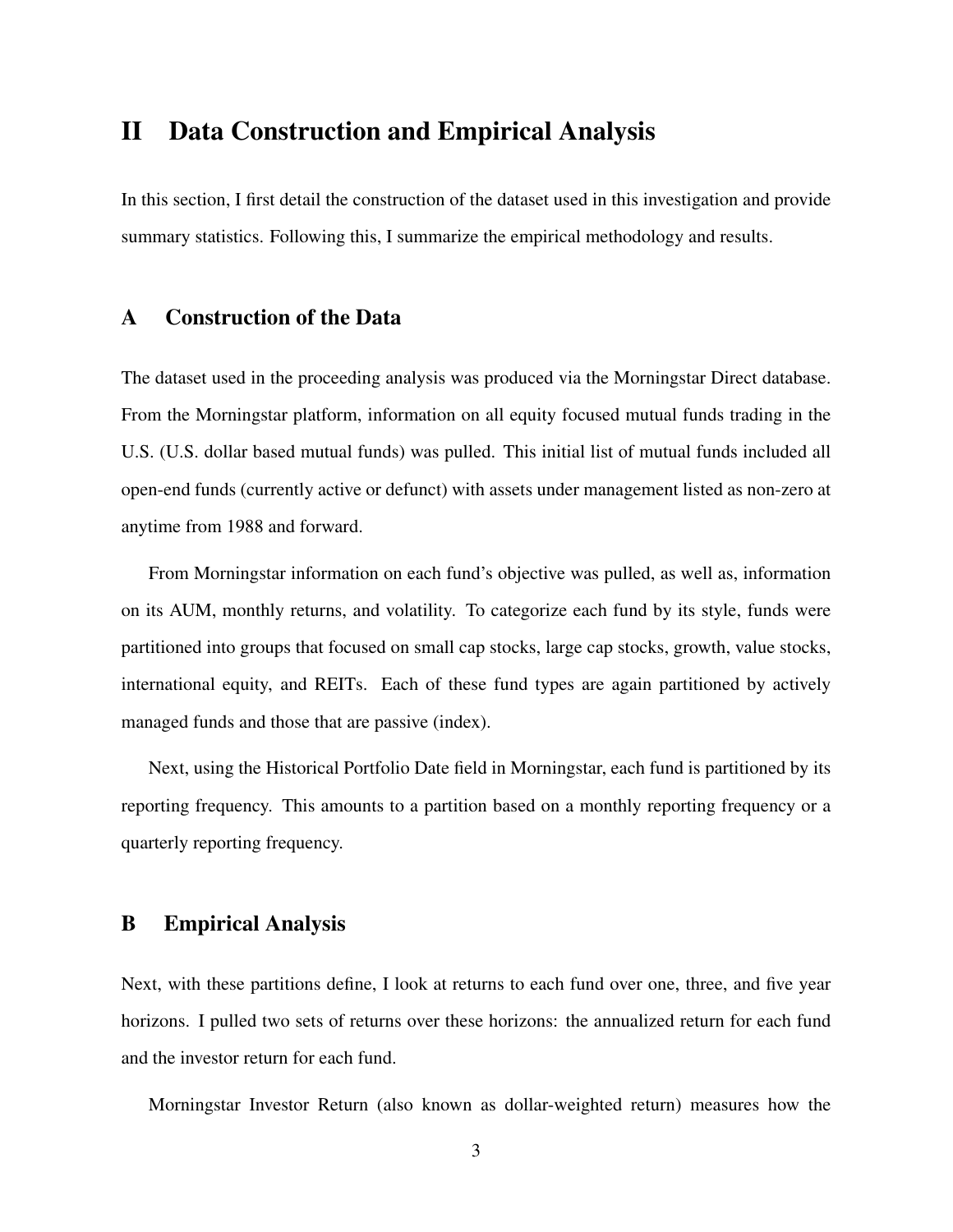average investor fared in a fund over a period of time. Investor return incorporates the impact of cash inflows and outflows from purchases and sales and the growth in fund assets.

In contrast to total returns, investor returns account for all cash flows into and out of the fund to measure how the average investor performed over time. Investor return is calculated in a similar manner as internal rate of return. Investor return measures the compound growth rate in the value of all dollars invested in the fund over the evaluation period. Investor return is the growth rate that will link the beginning total net assets plus all intermediate cash flows to the ending total net assets.

#### B.1 Return Gap

With these two measures of returns, I calculate the 'return gap' for each fund over time. The 'return gap' is measured as the difference between the mutual fund's stated return and the investor return. This captures trading and timing inefficiencies by investors in each corresponding fund.

Below in the first chart is the annualized return difference between High Frequency Mutual Funds and Low Frequency Mutual Funds' return gaps. The return gap for each subsets are presented and then the difference in return gaps is also denoted (all in percentage points).

| Mutual Fund type            | More Frequent Reporting |                    | Less Frequent Reporting |                    | <b>Return Gaps</b> | 1 yr Difference in   5 yr Difference in<br><b>Return Gaps</b> |
|-----------------------------|-------------------------|--------------------|-------------------------|--------------------|--------------------|---------------------------------------------------------------|
|                             | 1 yr Return<br>Gap      | 5 yr Return<br>Gap | 1 yr Return<br>Gap      | 5 yr Return<br>Gap |                    |                                                               |
| US Large Cap Equity         | 0.797                   | 0.95145            | 0.72971                 | 0.60165            | 0.06729            | 0.3498                                                        |
| <b>International Equity</b> | 0.51745                 | 0.548325           | 0.33475                 | 0.36039            | 0.1827             | 0.187935                                                      |
| <b>US Small Cap Equity</b>  | 1.02517                 | 0.989844           | 0.79432                 | 0.95435            | 0.23085            | 0.035494                                                      |

**Figure 1:** Annualized return difference between High Frequency Mutual Funds and Low Frequency Mutual Funds' Return gaps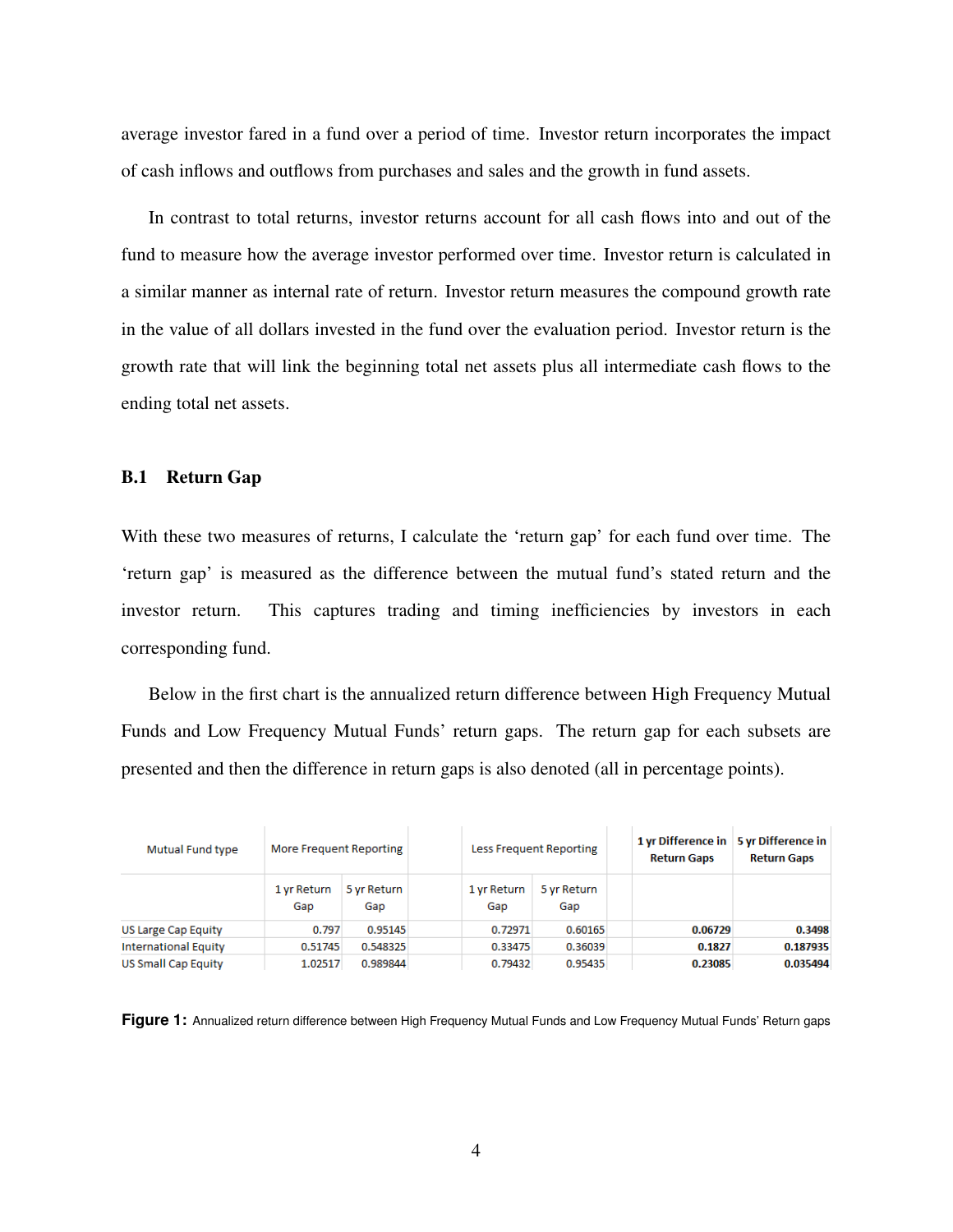Below in the second chart is the annualized return difference between High Frequency Mutual Funds and Low Frequency Mutual Funds' return gaps, only isolating index funds. The return gap for each subsets are presented and then the difference in return gaps is also denoted.

| Mutual Fund type           | More Frequent Reporting |                    | <b>Less Frequent Reporting</b> |                    |  | 1 yr Difference in 5 yr Difference in<br><b>Return Gaps</b> | <b>Return Gaps</b> |
|----------------------------|-------------------------|--------------------|--------------------------------|--------------------|--|-------------------------------------------------------------|--------------------|
|                            | 1 yr Return<br>Gap      | 5 yr Return<br>Gap | 1 yr Return<br>Gap             | 5 yr Return<br>Gap |  |                                                             |                    |
| US Index Funds (large cap) | 0.399225                | 0.5012             | 0.33246                        | 0.20713            |  | 0.066765                                                    | 0.29407            |

Figure 2: Annualized return difference between High Frequency Index Funds and Low Frequency Index Funds' Return gaps

#### B.2 Turnover Analysis and Endogeneity

Next, to address two additional concerns with the data I look at the fund flows into and out of high and low disclosure mutual funds and when they occur.

Isolating the low frequency mutual fund disclosure subset, following disclosure months (i.e. a month when a fund disclosures), we see higher rates of inflows and outflows (higher flow volatility). This holds across all mutual fund types presented in Figure 1 and 2, and the average increase in flow volatility amounts to 15% (see figure attached in supplemental tables).

In addition, since there is a concern about the endogeneity of results, I repeat the analysis for a sample of mutual funds that were acquired. These 74 mutual funds were acquired and had their reporting schedules exogenously shifted from low disclosure to high disclosure (in 40% of the cases).

Investigating how the return gap shifts for these exogenous acquisition mutual fund cases paints a similar story. Following a shift from low disclosure to high disclosures, on average the return gap goes up 9% for equity funds in a two-year period following the acquisition (results attached in supplemental table).